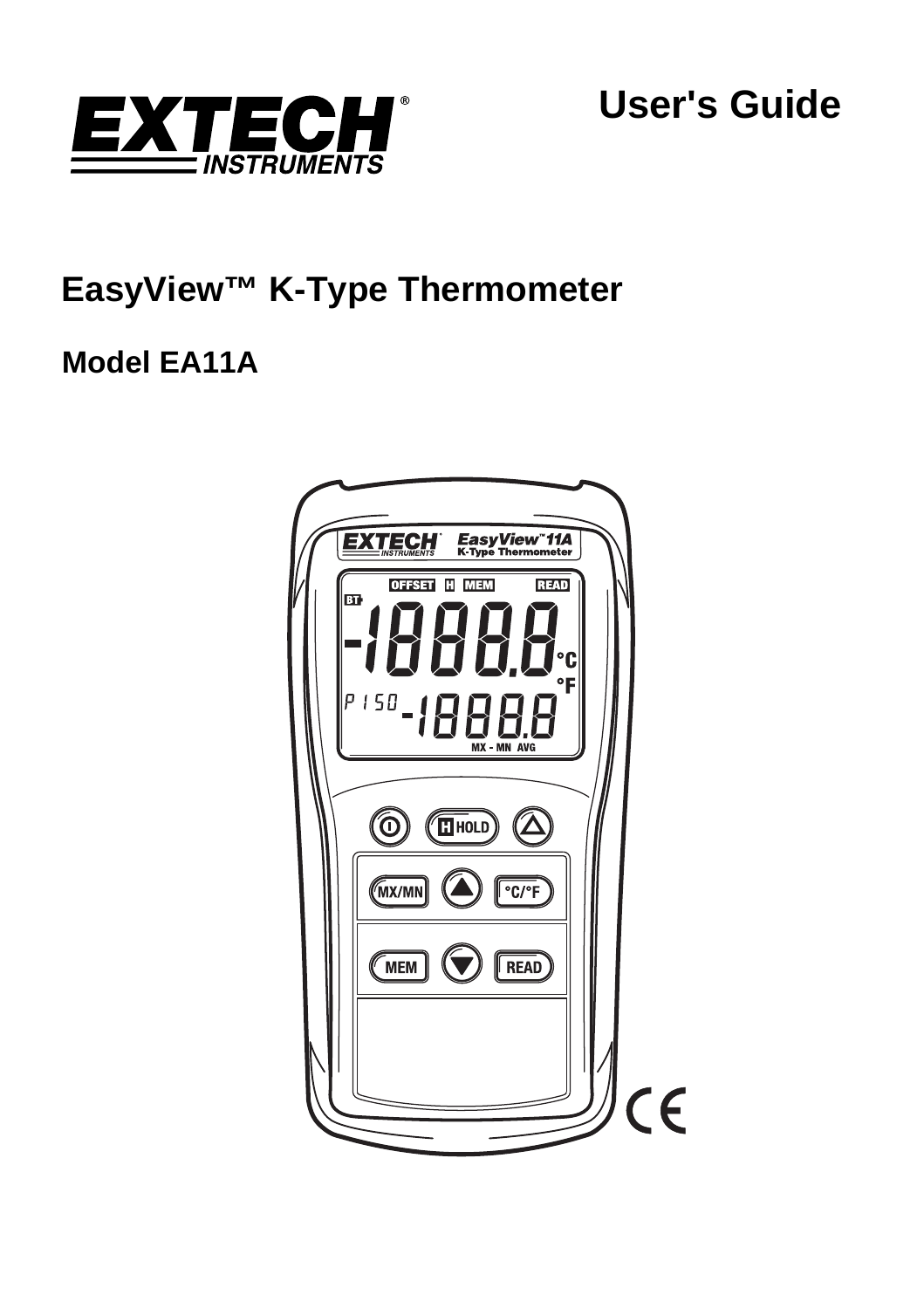## *Introduction*

Congratulations on your purchase of the Extech EasyView™ Thermometer. This device offers a single K-type thermocouple input with multifunction LCD display. This meter is shipped fully tested and calibrated and, with proper use, will provide years of reliable service.

## *Safety*

To prevent personal injury or meter damage, use the meter only as specified in this guide

#### **WARNING**

To avoid electrical shock or personal injury, do not apply more than 20Vrms between the thermocouple inputs or between the thermocouple and earth ground

# *Meter Description*

#### **Meter**

- 1. Thermocouple input connector
- 2. LCD display
- 3. Function buttons
- 4. Battery compartment (rear)



#### **Display**

- 1. Low battery
- 2. Primary display
- 3. Memory location
- 4. Auto power off
- 5. Secondary display
- 6. Max, Min and Average
- 7. Temperature units
- 8. Read from memory location
- 9. Store to memory location
- 10. Hold
- 11. Offset

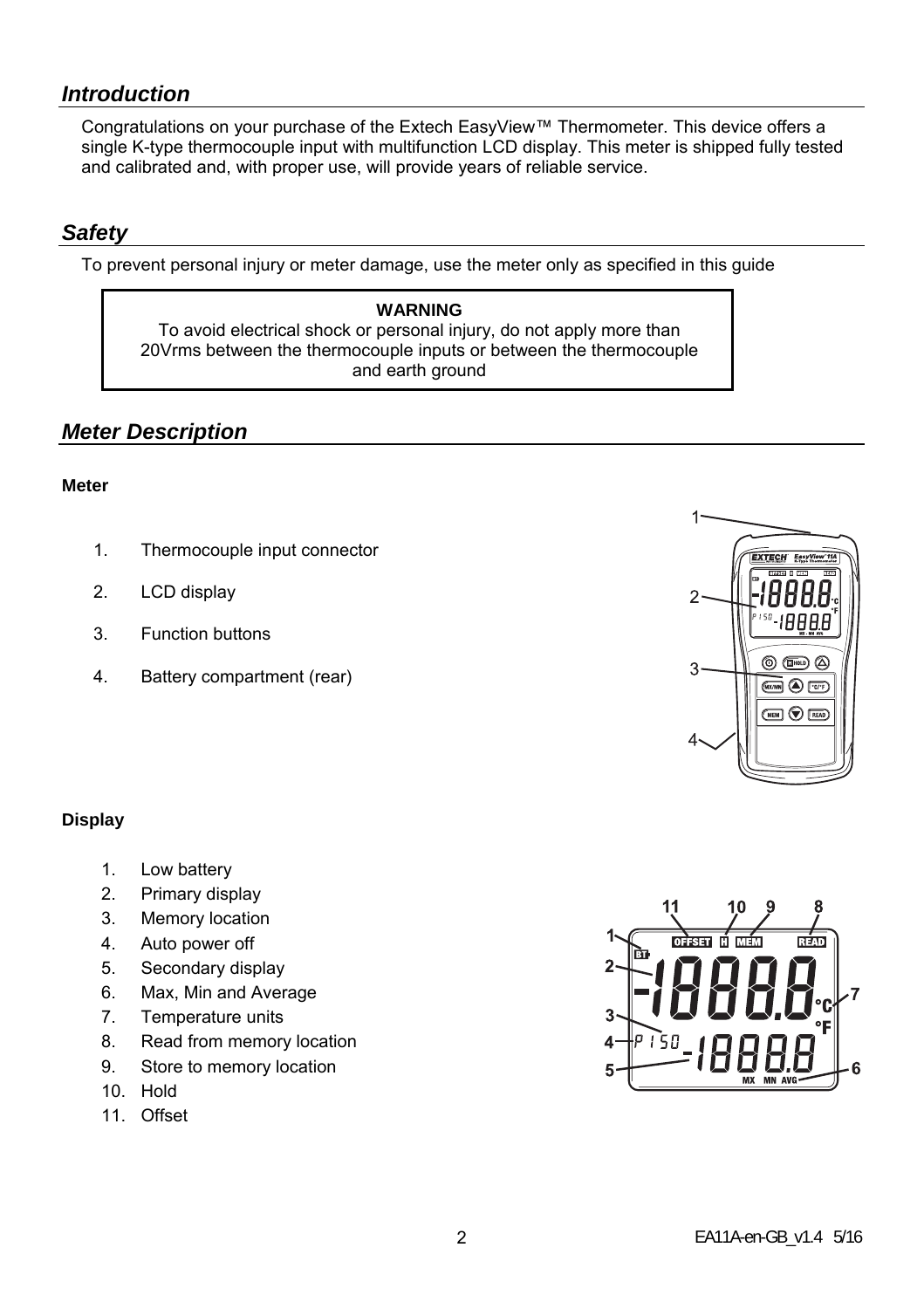# *Operation*

#### **Connecting thermocouples**

- 1. This meter accepts any K-type thermocouple with spade plugs (sub-miniature type with one spade wider than the other).
- 2. Plug the thermocouple into the meter's thermocouple input jack.

#### **Measuring**

- 1. Press the  $\textcircled{a}$  button to turn power on. The meter will perform a short self-test.
- 2. Press the **°C/°F** button to select the desired temperature unit of measure. A display icon will reflect the selection.
- 3. If a probe is not connected to the meter, the "--------" indication will appear on the display.
- 4. Contact the object to be measured with the probe.

5. Read the measured temperature in the display.

Note: If the display indicates "OL" the temperature is outside the measurement range.

#### **Maximum, Minimum and Average Function**

- 1. Press the **MX/MN** button to capture the Maximum (MX), Minimum (MN) and Average (AVG) temperature values.
- 2. The lower secondary display will appear with MX and the maximum recorded temperature displayed. The upper display will continue to measure the current temperature. The lower display will update only when a new higher temperature is measured.
- 3. Press the **MX/MN** button to step through MX, MN and AVG.
- 4. The AVG value is the true average of the measured values. Averaging will occur for 4 hours, then the average will reset and begin a new 4 hour cycle.
- 5. To exit the MX/MN function, Press and Hold the MX/MN button until the display returns to standard operation.

Note: The Auto Power Off feature is disabled when the MX/MN feature is selected.

#### **Data Hold**

Press the **HOLD** button to freeze the reading in the display. The 'H' icon will appear on the top center of the display. Press the HOLD button again to return to normal operation (the 'H' icon will disappear).

#### **Offset (Relative mode)**

- 1 Press the  $\bigcirc$  Offset (relative) button to zero the displayed reading and to use that reading as a reference for all future readings.
- 2. The OFFSET icon will appear in the display.
- 3. The stored reference value will appear in the lower secondary LCD display.
- 4. To exit the Offset function, Press and Hold the  $\bigcircled{D}$  button until the display returns to standard operation.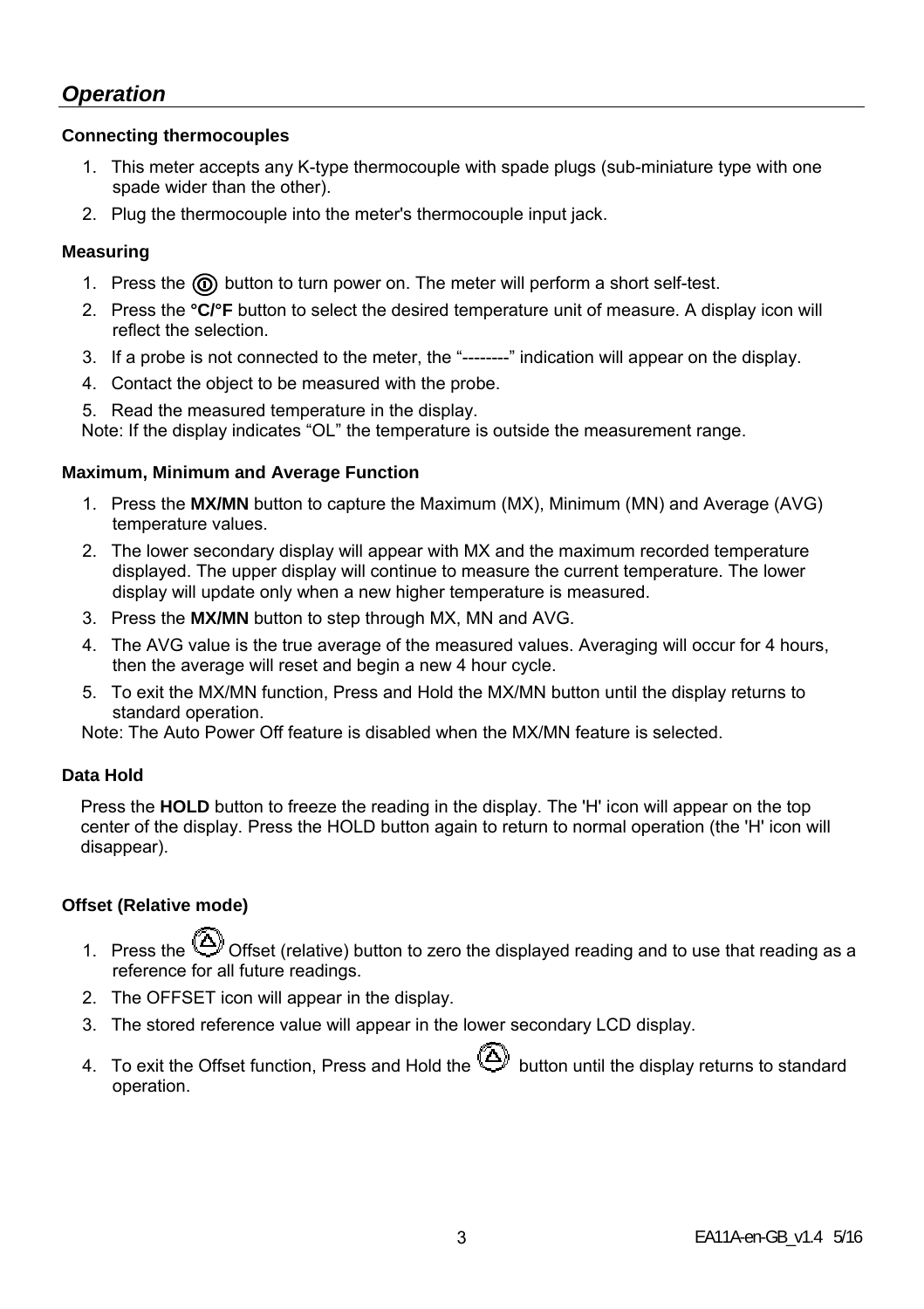#### **Memory**

The meter memory allows for the storage and recall of up to 150 temperature measurements.

- 1. Press the MEM button to store the reading into memory. "MEM" will briefly appear on the display and the memory location will be indicated on the display.
- 2. Press the READ button to recall the data from the indicated memory location
	- a. "READ" and the stored value will appear in the display
	- b. Press the ▲ ▼ buttons to step through the memory locations.
	- c. To exit the READ function, Press the READ button.
- 3. To clear data in memory
	- a. Turn the meter OFF
	- b. Press and Hold the MEM button and press the  $\circled{0}$  power button.
	- c. Release the MEM button and ALL CLr and NO will appear in the display.
	- d. Press the ▼ button to select YES (delete data in memory) or NO (escape without deleting).
	- e. Press the MEM button to implement the choice and exit the function.

### **Auto Power Off**

To conserve battery life, the meter will go into the sleep mode if no button is pressed for 30 minutes. "P" is displayed on the LCD when this feature is enabled.

To disable the feature:

- 1. With the meter OFF, Press and Hold the HOLD button and press the  $\textcircled{\tiny{}}0$  power button.
- 2. P and OFF will briefly appear on the display indicating that the auto power off feature is disabled.
- 3. "P" will not be displayed.

Note: Auto power off is enabled every time the meter is powered on and is automatically disabled when the MX/MN feature is enabled.

#### **Battery Replacement**

When the "**BT**" low battery icon appears in the display measurement accuracy may be affected. Replace the 6 AAA batteries by removing the rear screw and battery compartment cover.



Never dispose of used batteries or rechargeable batteries in household waste. As consumers, users are legally required to take used batteries to appropriate collection sites, the retail store where the batteries were purchased, or wherever batteries are sold.

**Disposal:** Do not dispose of this instrument in household waste. The user is obligated to take end‐ of-life devices to a designated collection point for the disposal of electrical and electronic equipment.

#### **Cleaning**

Periodically wipe the case with a damp cloth and mild detergent. Do not use abrasives or solvents. Wipe dry as necessary.